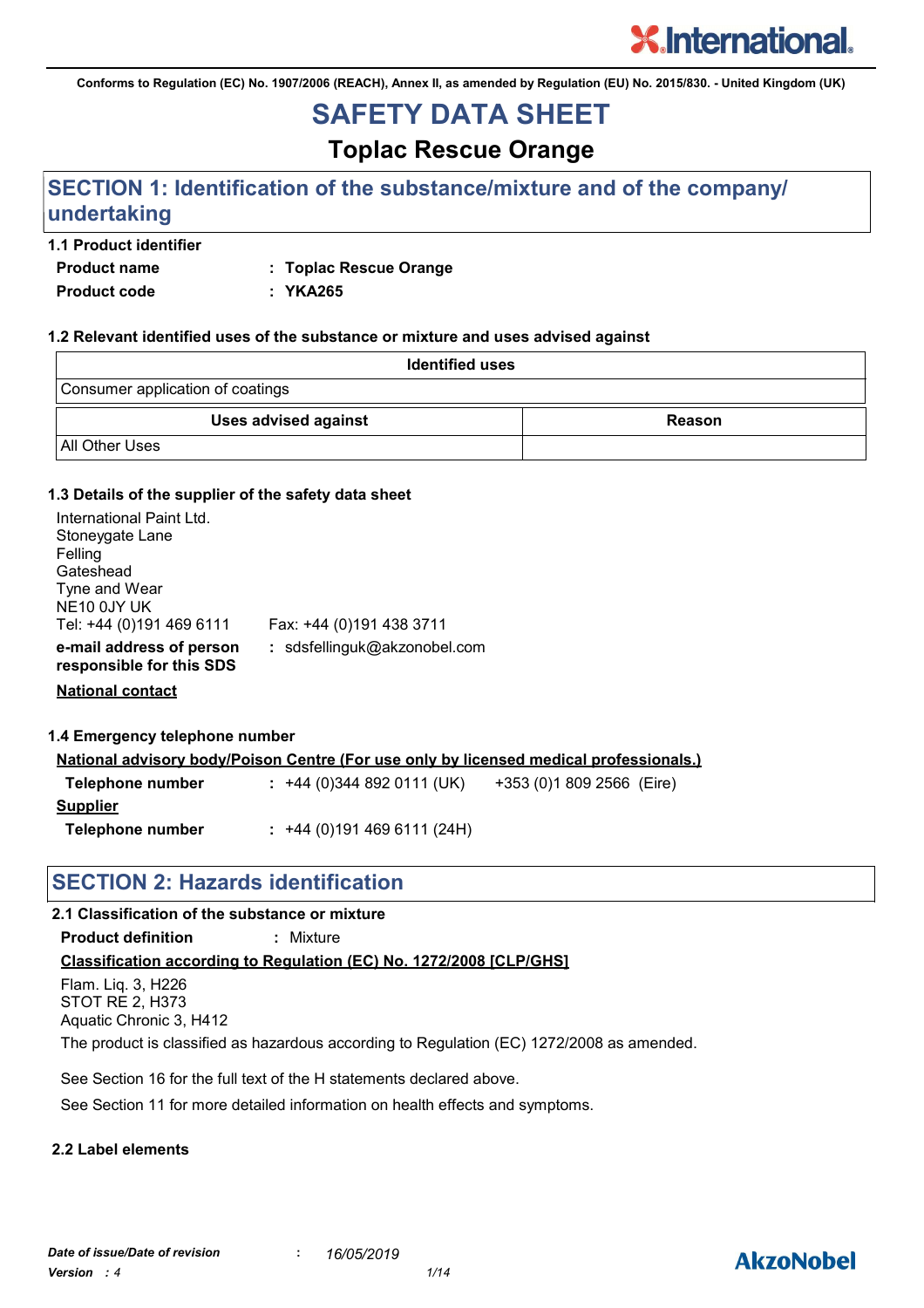### **SECTION 2: Hazards identification**

| <b>Hazard pictograms</b>                                                                                                                     |                                                                                                                                                                                                                      |
|----------------------------------------------------------------------------------------------------------------------------------------------|----------------------------------------------------------------------------------------------------------------------------------------------------------------------------------------------------------------------|
| <b>Signal word</b>                                                                                                                           | Warning                                                                                                                                                                                                              |
| <b>Hazard statements</b>                                                                                                                     | : Flammable liquid and vapour.<br>May cause damage to organs through prolonged or repeated exposure.<br>Harmful to aquatic life with long lasting effects.                                                           |
| <b>Precautionary statements</b>                                                                                                              |                                                                                                                                                                                                                      |
| <b>General</b>                                                                                                                               | : Read label before use. Keep out of reach of children. If medical advice is needed,<br>have product container or label at hand.                                                                                     |
| <b>Prevention</b>                                                                                                                            | : Wear protective gloves. Wear eye or face protection. Keep away from heat, hot<br>surfaces, sparks, open flames and other ignition sources. No smoking. Avoid<br>release to the environment. Do not breathe vapour. |
| <b>Response</b>                                                                                                                              | : Get medical attention if you feel unwell. IF ON SKIN (or hair): Take off immediately<br>all contaminated clothing. Rinse skin with water or shower.                                                                |
| <b>Storage</b>                                                                                                                               | : Keep cool.                                                                                                                                                                                                         |
| <b>Disposal</b>                                                                                                                              | Dispose of contents and container in accordance with all local, regional, national<br>and international regulations.                                                                                                 |
| <b>Hazardous ingredients</b>                                                                                                                 | : Hydrocarbons, C9-C12                                                                                                                                                                                               |
| <b>Supplemental label</b><br>elements                                                                                                        | : Contains 2-butanone oxime. May produce an allergic reaction. Repeated exposure<br>may cause skin dryness or cracking.                                                                                              |
|                                                                                                                                              | Wear appropriate respirator when ventilation is inadequate.                                                                                                                                                          |
| <b>Annex XVII - Restrictions</b><br>on the manufacture,<br>placing on the market and<br>use of certain dangerous<br>substances, mixtures and | : Not applicable.                                                                                                                                                                                                    |

**2.3 Other hazards**

**articles**

**Other hazards which do :** : None known.

**not result in classification**

### **SECTION 3: Composition/information on ingredients**

| 3.2 Mixtures                               | : Mixture                                                                                 |                  |                                                                                                                                                                             |                    |             |
|--------------------------------------------|-------------------------------------------------------------------------------------------|------------------|-----------------------------------------------------------------------------------------------------------------------------------------------------------------------------|--------------------|-------------|
| <b>Product/ingredient</b><br>name          | <b>Identifiers</b>                                                                        | $%$ by<br>weight | <b>Classification</b><br><b>Regulation (EC) No.</b><br>1272/2008 [CLP]                                                                                                      | <b>Nota</b><br>(s) | <b>Type</b> |
| Naphtha (petroleum),<br>hydrotreated heavy | IREACH #:<br>l01-2119486659-16<br>EC: 265-150-3<br>CAS: 64742-48-9<br>Index: 649-327-00-6 | ≥25 - ≤50        | Asp. Tox. 1, H304<br>EUH066                                                                                                                                                 | P                  | [1] [2]     |
| Hydrocarbons, C9-C12                       | IREACH #:<br>l01-2119458049-33<br>EC: 919-446-0<br>CAS: 1174921-79-9                      | ≤5               | Flam. Liq. 3, H226<br>STOT SE 3, H336<br>STOT RE 1, H372 (central<br>nervous system (CNS))<br>(inhalation)<br>Asp. Tox. 1, H304<br>Aquatic Chronic 2, H411<br><b>EUH066</b> | P                  | [1] [2]     |
| Date of issue/Date of revision<br>1/22 4   | 16/05/2019                                                                                | 0/44             |                                                                                                                                                                             | <b>AkzoNobel</b>   |             |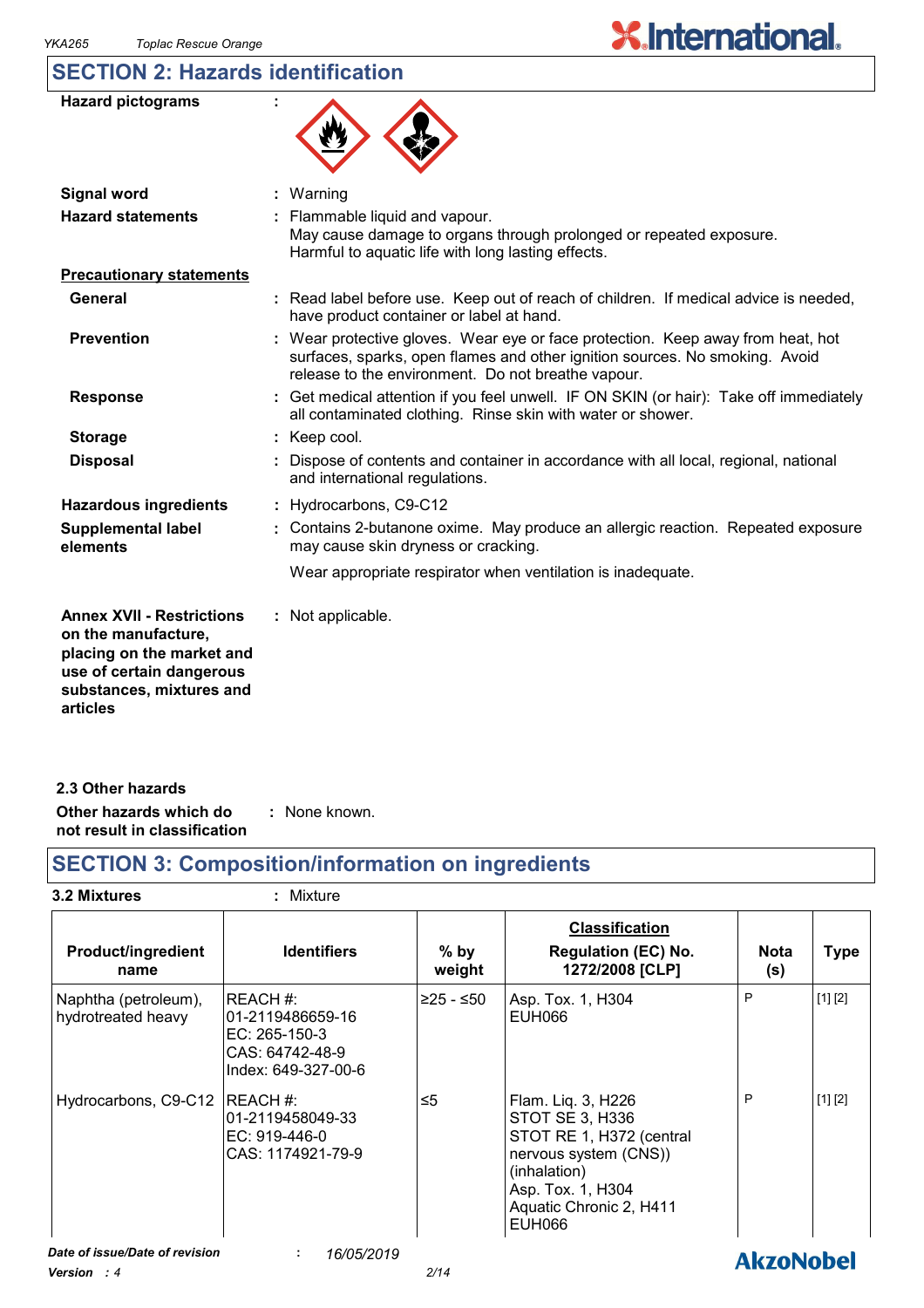### **SECTION 3: Composition/information on ingredients**

| 2-butanone oxime | IREACH #:<br>01-2119539477-28<br>IEC: 202-496-6<br>CAS: 96-29-7<br>lIndex: 616-014-00-0 | ≤0.3 | Acute Tox. 4, H312<br>Eye Dam. 1, H318<br><b>Skin Sens. 1, H317</b><br>Carc. 2, H351 | $[1]$ |
|------------------|-----------------------------------------------------------------------------------------|------|--------------------------------------------------------------------------------------|-------|
|                  |                                                                                         |      | See Section 16 for the<br>full text of the H<br>statements declared<br>above.        |       |

**X.International.** 

There are no additional ingredients present which, within the current knowledge of the supplier and in the concentrations applicable, are classified as hazardous to health or the environment, are PBTs or vPvBs or have been assigned a workplace exposure limit and hence require reporting in this section.

**Type** 

[1] Substance classified with a health or environmental hazard

[2] Substance with a workplace exposure limit

[3] Substance meets the criteria for PBT according to Regulation (EC) No. 1907/2006, Annex XIII

[4] Substance meets the criteria for vPvB according to Regulation (EC) No. 1907/2006, Annex XIII

[5] Substance of equivalent concern

Occupational exposure limits, if available, are listed in Section 8.

### **SECTION 4: First aid measures**

#### **4.1 Description of first aid measures**

| General                           | : In all cases of doubt, or when symptoms persist, seek medical attention. Never give<br>anything by mouth to an unconscious person. If unconscious, place in recovery<br>position and seek medical advice.                    |  |
|-----------------------------------|--------------------------------------------------------------------------------------------------------------------------------------------------------------------------------------------------------------------------------|--|
| Eye contact                       | : Remove contact lenses, irrigate copiously with clean, fresh water, holding the<br>eyelids apart for at least 10 minutes and seek immediate medical advice.                                                                   |  |
| <b>Inhalation</b>                 | : Remove to fresh air. Keep person warm and at rest. If not breathing, if breathing is<br>irregular or if respiratory arrest occurs, provide artificial respiration or oxygen by<br>trained personnel. Seek medical attention. |  |
| <b>Skin contact</b>               | : Remove contaminated clothing and shoes. Wash skin thoroughly with soap and<br>water or use recognised skin cleanser. Seek medical attention if irritation persists.<br>Do NOT use solvents or thinners.                      |  |
| Ingestion                         | : If swallowed, seek medical advice immediately and show the container or label.<br>Keep person warm and at rest. Do NOT induce vomiting.                                                                                      |  |
| <b>Protection of first-aiders</b> | : No action shall be taken involving any personal risk or without suitable training. It<br>may be dangerous to the person providing aid to give mouth-to-mouth resuscitation.                                                  |  |
|                                   | 4.2 Most important symptoms and effects, both acute and delayed                                                                                                                                                                |  |

#### **urtant symptoms and effects, both ac Potential acute health effects**

| Potential acute nealth effects |                                                                                                                                            |
|--------------------------------|--------------------------------------------------------------------------------------------------------------------------------------------|
| Eye contact                    | : No known significant effects or critical hazards.                                                                                        |
| <b>Inhalation</b>              | : Exposure to decomposition products may cause a health hazard. Serious effects<br>may be delayed following exposure.                      |
| <b>Skin contact</b>            | : Defatting to the skin. May cause skin dryness and irritation.                                                                            |
| Ingestion                      | : No known significant effects or critical hazards.                                                                                        |
| Over-exposure signs/symptoms   |                                                                                                                                            |
| Eye contact                    | : No specific data.                                                                                                                        |
| <b>Inhalation</b>              | : Adverse symptoms may include the following:<br>headache<br>drowsiness/fatigue<br>dizziness/vertigo<br>muscle weakness<br>unconsciousness |

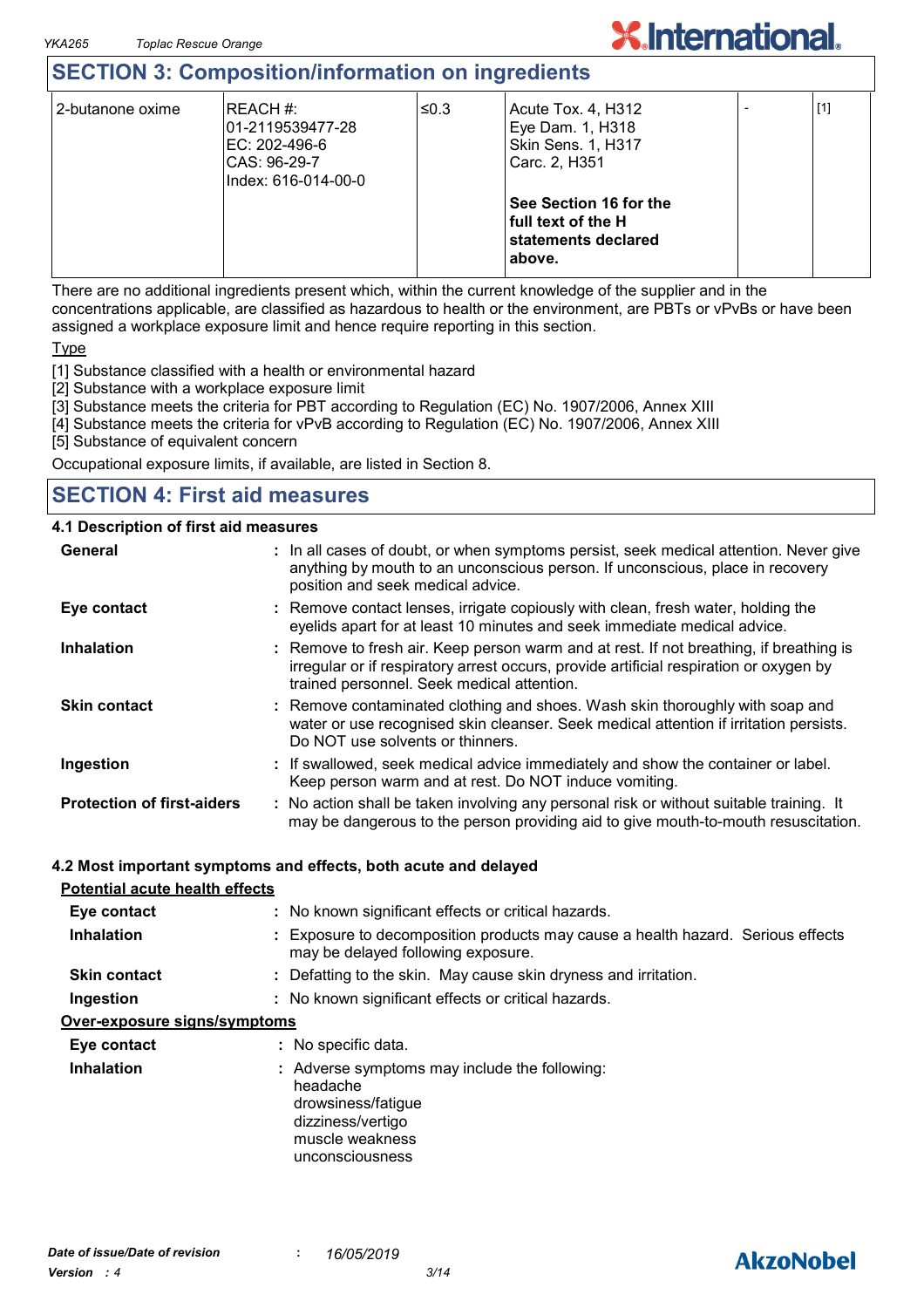# **X.International.**

### **SECTION 4: First aid measures**

| <b>Skin contact</b> | : Adverse symptoms may include the following:<br>irritation<br>dryness |
|---------------------|------------------------------------------------------------------------|
| Ingestion           | cracking<br>: No specific data.                                        |
|                     |                                                                        |

#### **4.3 Indication of any immediate medical attention and special treatment needed**

| Notes to physician         | : In case of inhalation of decomposition products in a fire, symptoms may be delayed.<br>The exposed person may need to be kept under medical surveillance for 48 hours. |
|----------------------------|--------------------------------------------------------------------------------------------------------------------------------------------------------------------------|
| <b>Specific treatments</b> | : No specific treatment.                                                                                                                                                 |
|                            |                                                                                                                                                                          |

### **SECTION 5: Firefighting measures**

| 5.1 Extinguishing media           |                                                        |
|-----------------------------------|--------------------------------------------------------|
| Suitable extinguishing<br>media   | : Use dry chemical, $CO2$ , water spray (fog) or foam. |
| Unsuitable extinguishing<br>media | : Do not use water jet.                                |

#### **5.2 Special hazards arising from the substance or mixture**

| : Flammable liquid and vapour. In a fire or if heated, a pressure increase will occur<br>and the container may burst, with the risk of a subsequent explosion. Runoff to<br>sewer may create fire or explosion hazard. This material is harmful to aquatic life<br>with long lasting effects. Fire water contaminated with this material must be<br>contained and prevented from being discharged to any waterway, sewer or drain. |
|------------------------------------------------------------------------------------------------------------------------------------------------------------------------------------------------------------------------------------------------------------------------------------------------------------------------------------------------------------------------------------------------------------------------------------|
| : Decomposition products may include the following materials:<br>carbon dioxide<br>carbon monoxide<br>nitrogen oxides<br>halogenated compounds                                                                                                                                                                                                                                                                                     |
|                                                                                                                                                                                                                                                                                                                                                                                                                                    |
| : Promptly isolate the scene by removing all persons from the vicinity of the incident if<br>there is a fire. No action shall be taken involving any personal risk or without<br>suitable training. Move containers from fire area if this can be done without risk.<br>Use water spray to keep fire-exposed containers cool.                                                                                                      |
| : Fire-fighters should wear appropriate protective equipment and self-contained<br>breathing apparatus (SCBA) with a full face-piece operated in positive pressure<br>mode. Clothing for fire-fighters (including helmets, protective boots and gloves)<br>conforming to European standard EN 469 will provide a basic level of protection for<br>chemical incidents.                                                              |
|                                                                                                                                                                                                                                                                                                                                                                                                                                    |

### **SECTION 6: Accidental release measures**

|                                                  | 6.1 Personal precautions, protective equipment and emergency procedures                                                                                                                                                                                                                                                                                                                                                                                                                        |                  |
|--------------------------------------------------|------------------------------------------------------------------------------------------------------------------------------------------------------------------------------------------------------------------------------------------------------------------------------------------------------------------------------------------------------------------------------------------------------------------------------------------------------------------------------------------------|------------------|
| For non-emergency<br>personnel                   | : No action shall be taken involving any personal risk or without suitable training.<br>Evacuate surrounding areas. Keep unnecessary and unprotected personnel from<br>entering. Do not touch or walk through spilt material. Shut off all ignition sources.<br>No flares, smoking or flames in hazard area. Avoid breathing vapour or mist.<br>Provide adequate ventilation. Wear appropriate respirator when ventilation is<br>inadequate. Put on appropriate personal protective equipment. |                  |
|                                                  | For emergency responders : If specialised clothing is required to deal with the spillage, take note of any<br>information in Section 8 on suitable and unsuitable materials. See also the<br>information in "For non-emergency personnel".                                                                                                                                                                                                                                                     |                  |
| <b>6.2 Environmental</b><br>precautions          | : Avoid dispersal of spilt material and runoff and contact with soil, waterways, drains<br>and sewers. Inform the relevant authorities if the product has caused environmental<br>pollution (sewers, waterways, soil or air). Water polluting material. May be harmful<br>to the environment if released in large quantities.                                                                                                                                                                  |                  |
| Date of issue/Date of revision<br>$\blacksquare$ | 16/05/2019                                                                                                                                                                                                                                                                                                                                                                                                                                                                                     | <b>AkzoNobel</b> |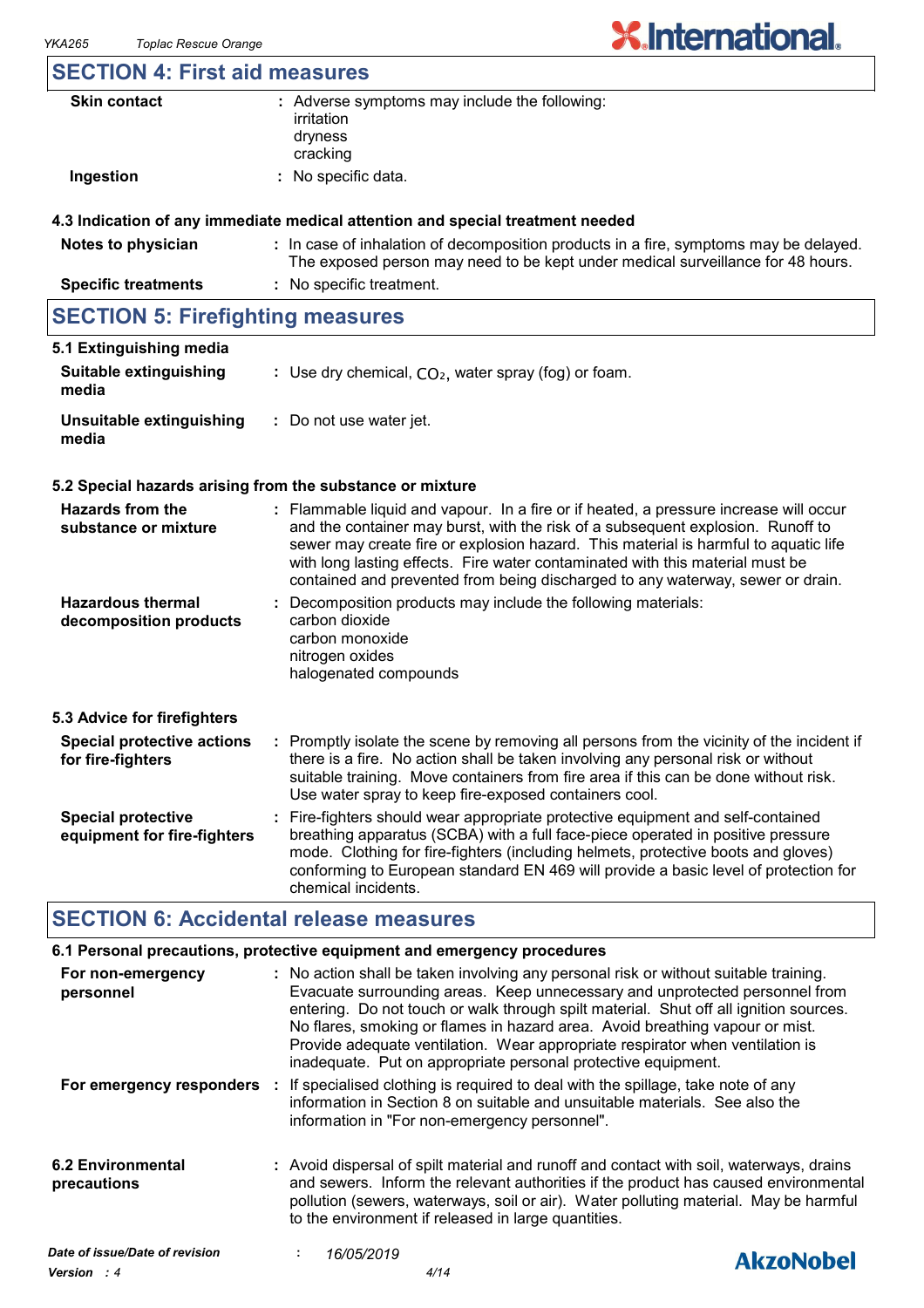### **SECTION 6: Accidental release measures**

#### **6.3 Methods and material for containment and cleaning up**

| <b>Small spill</b>                 | : Stop leak if without risk. Move containers from spill area. Use spark-proof tools and<br>explosion-proof equipment. Dilute with water and mop up if water-soluble.<br>Alternatively, or if water-insoluble, absorb with an inert dry material and place in an<br>appropriate waste disposal container. Dispose of via a licensed waste disposal<br>contractor.                                                                                                                                                                                                                                                                                           |
|------------------------------------|------------------------------------------------------------------------------------------------------------------------------------------------------------------------------------------------------------------------------------------------------------------------------------------------------------------------------------------------------------------------------------------------------------------------------------------------------------------------------------------------------------------------------------------------------------------------------------------------------------------------------------------------------------|
| Large spill                        | : Stop leak if without risk. Move containers from spill area. Use spark-proof tools and<br>explosion-proof equipment. Approach the release from upwind. Prevent entry into<br>sewers, water courses, basements or confined areas. Wash spillages into an<br>effluent treatment plant or proceed as follows. Contain and collect spillage with non-<br>combustible, absorbent material e.g. sand, earth, vermiculite or diatomaceous earth<br>and place in container for disposal according to local regulations. Dispose of via a<br>licensed waste disposal contractor. Contaminated absorbent material may pose the<br>same hazard as the spilt product. |
| 6.4 Reference to other<br>sections | : See Section 1 for emergency contact information.<br>See Section 8 for information on appropriate personal protective equipment.<br>See Section 13 for additional waste treatment information.                                                                                                                                                                                                                                                                                                                                                                                                                                                            |

### **SECTION 7: Handling and storage**

The information in this section contains generic advice and guidance. The list of Identified Uses in Section 1 should be consulted for any available use-specific information provided in the Exposure Scenario(s).

#### **7.1 Precautions for safe handling**

| <b>Protective measures</b>                | : Put on appropriate personal protective equipment (see Section 8). Do not breathe<br>vapour or mist. Do not ingest. Avoid contact with eyes, skin and clothing. Avoid<br>release to the environment. Use only with adequate ventilation. Wear appropriate<br>respirator when ventilation is inadequate. Do not enter storage areas and confined<br>spaces unless adequately ventilated. Keep in the original container or an approved<br>alternative made from a compatible material, kept tightly closed when not in use.<br>Store and use away from heat, sparks, open flame or any other ignition source. Use<br>explosion-proof electrical (ventilating, lighting and material handling) equipment.<br>Use only non-sparking tools. Take precautionary measures against electrostatic<br>discharges. Empty containers retain product residue and can be hazardous. Do not<br>reuse container. |
|-------------------------------------------|----------------------------------------------------------------------------------------------------------------------------------------------------------------------------------------------------------------------------------------------------------------------------------------------------------------------------------------------------------------------------------------------------------------------------------------------------------------------------------------------------------------------------------------------------------------------------------------------------------------------------------------------------------------------------------------------------------------------------------------------------------------------------------------------------------------------------------------------------------------------------------------------------|
| Advice on general<br>occupational hygiene | : Eating, drinking and smoking should be prohibited in areas where this material is<br>handled, stored and processed. Workers should wash hands and face before<br>eating, drinking and smoking. Remove contaminated clothing and protective<br>equipment before entering eating areas. See also Section 8 for additional<br>information on hygiene measures.                                                                                                                                                                                                                                                                                                                                                                                                                                                                                                                                      |

#### **7.2 Conditions for safe storage, including any incompatibilities**

Store in accordance with local regulations. Store in a segregated and approved area. Store in original container protected from direct sunlight in a dry, cool and well-ventilated area, away from incompatible materials (see Section 10) and food and drink. Eliminate all ignition sources. Vapours are heavier than air and may spread along floors. Separate from oxidizing materials. Keep container tightly closed and sealed until ready for use. Containers that have been opened must be carefully resealed and kept upright to prevent leakage. Do not store in unlabelled containers. Use appropriate containment to avoid environmental contamination.

| 7.3 Specific end use(s)                 |                  |
|-----------------------------------------|------------------|
| <b>Recommendations</b>                  | : Not available. |
| Industrial sector specific<br>solutions | : Not available. |

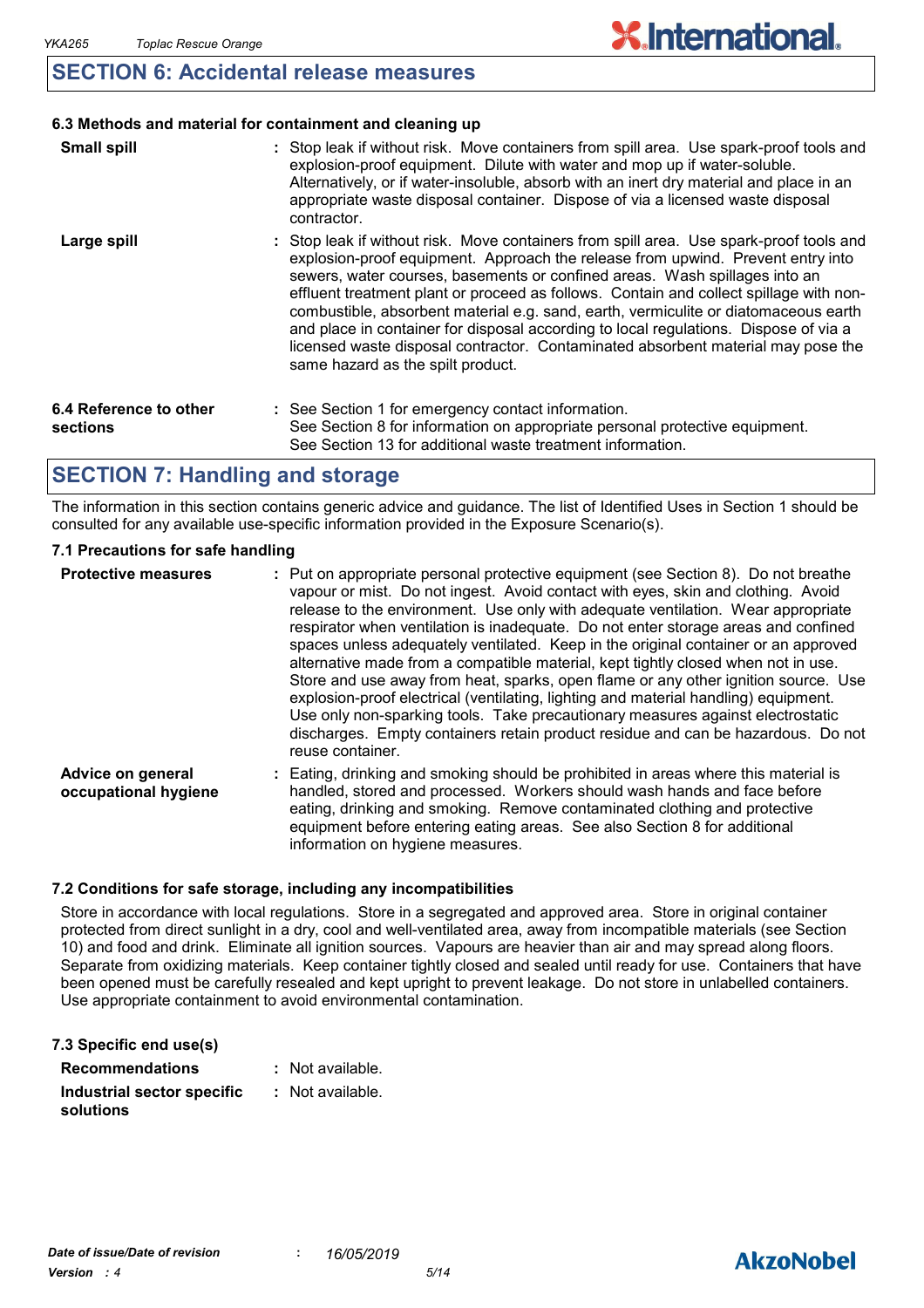## **X.International.**

### **SECTION 8: Exposure controls/personal protection**

The information in this section contains generic advice and guidance. Information is provided based on typical anticipated uses of the product. Additional measures might be required for bulk handling or other uses that could significantly increase worker exposure or environmental releases.

#### **8.1 Control parameters**

#### **Occupational exposure limits**

| Product/ingredient name<br>Naphtha (petroleum), hydrotreated heavy |                            | <b>Exposure limit values</b><br>EU OEL (Europe).<br>TWA: 1200 mg/m <sup>3</sup> 8 hours.<br>TWA: 197 ppm 8 hours.                                                                                                                                                                                                                                                                                                                                                                                                                                                                                                                                                                                                                                                                                                                                                                                                                                                                                                   |  |  |  |
|--------------------------------------------------------------------|----------------------------|---------------------------------------------------------------------------------------------------------------------------------------------------------------------------------------------------------------------------------------------------------------------------------------------------------------------------------------------------------------------------------------------------------------------------------------------------------------------------------------------------------------------------------------------------------------------------------------------------------------------------------------------------------------------------------------------------------------------------------------------------------------------------------------------------------------------------------------------------------------------------------------------------------------------------------------------------------------------------------------------------------------------|--|--|--|
|                                                                    |                            |                                                                                                                                                                                                                                                                                                                                                                                                                                                                                                                                                                                                                                                                                                                                                                                                                                                                                                                                                                                                                     |  |  |  |
| <b>Recommended monitoring</b><br>procedures<br>required.           |                            | If this product contains ingredients with exposure limits, personal, workplace<br>atmosphere or biological monitoring may be required to determine the effectiveness<br>of the ventilation or other control measures and/or the necessity to use respiratory<br>protective equipment. Reference should be made to monitoring standards, such as<br>the following: European Standard EN 689 (Workplace atmospheres - Guidance for<br>the assessment of exposure by inhalation to chemical agents for comparison with<br>limit values and measurement strategy) European Standard EN 14042 (Workplace<br>atmospheres - Guide for the application and use of procedures for the assessment<br>of exposure to chemical and biological agents) European Standard EN 482<br>(Workplace atmospheres - General requirements for the performance of procedures<br>for the measurement of chemical agents) Reference to national guidance<br>documents for methods for the determination of hazardous substances will also be |  |  |  |
| <b>DNELs/DMELs</b>                                                 |                            |                                                                                                                                                                                                                                                                                                                                                                                                                                                                                                                                                                                                                                                                                                                                                                                                                                                                                                                                                                                                                     |  |  |  |
| No DNELs/DMELs available.                                          |                            |                                                                                                                                                                                                                                                                                                                                                                                                                                                                                                                                                                                                                                                                                                                                                                                                                                                                                                                                                                                                                     |  |  |  |
| <b>PNECs</b><br>No PNECs available                                 |                            |                                                                                                                                                                                                                                                                                                                                                                                                                                                                                                                                                                                                                                                                                                                                                                                                                                                                                                                                                                                                                     |  |  |  |
| 8.2 Exposure controls                                              |                            |                                                                                                                                                                                                                                                                                                                                                                                                                                                                                                                                                                                                                                                                                                                                                                                                                                                                                                                                                                                                                     |  |  |  |
| <b>Appropriate engineering</b><br>controls                         |                            | : Use only with adequate ventilation. Use process enclosures, local exhaust<br>ventilation or other engineering controls to keep worker exposure to airborne<br>contaminants below any recommended or statutory limits. The engineering<br>controls also need to keep gas, vapour or dust concentrations below any lower<br>explosive limits. Use explosion-proof ventilation equipment.                                                                                                                                                                                                                                                                                                                                                                                                                                                                                                                                                                                                                            |  |  |  |
| <b>Individual protection measures</b>                              |                            |                                                                                                                                                                                                                                                                                                                                                                                                                                                                                                                                                                                                                                                                                                                                                                                                                                                                                                                                                                                                                     |  |  |  |
| Hygiene measures                                                   |                            | : Wash hands, forearms and face thoroughly after handling chemical products,<br>before eating, smoking and using the lavatory and at the end of the working period.<br>Appropriate techniques should be used to remove potentially contaminated clothing.<br>Wash contaminated clothing before reusing. Ensure that eyewash stations and<br>safety showers are close to the workstation location.                                                                                                                                                                                                                                                                                                                                                                                                                                                                                                                                                                                                                   |  |  |  |
| <b>Eye/face protection</b>                                         | glasses with side-shields. | : Safety eyewear complying with an approved standard should be used when a risk<br>assessment indicates this is necessary to avoid exposure to liquid splashes, mists,<br>gases or dusts. Use eye protection according to EN 166, designed to protect<br>against liquid splashes. If contact is possible, the following protection should be<br>worn, unless the assessment indicates a higher degree of protection: safety                                                                                                                                                                                                                                                                                                                                                                                                                                                                                                                                                                                         |  |  |  |
| <b>Skin protection</b>                                             |                            |                                                                                                                                                                                                                                                                                                                                                                                                                                                                                                                                                                                                                                                                                                                                                                                                                                                                                                                                                                                                                     |  |  |  |

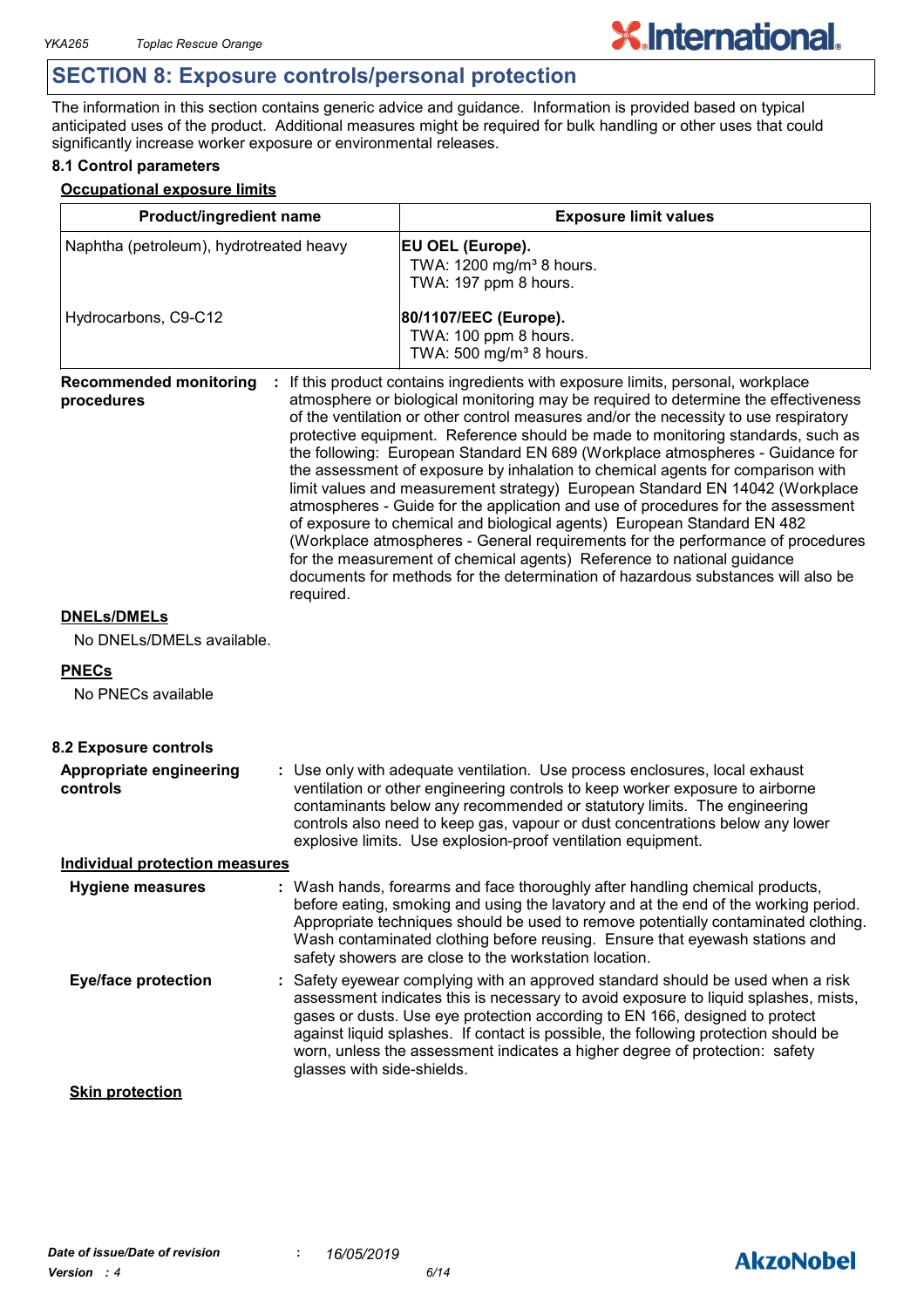# **X.International.**

### **SECTION 8: Exposure controls/personal protection**

| <b>Hand protection</b>                    | : Use chemical resistant gloves classified under Standard EN 374: Protective gloves<br>against chemicals and micro-organisms. Recommended: Viton® or Nitrile<br>gloves. When prolonged or frequently repeated contact may occur, a glove with a<br>protection class of 6 (breakthrough time greater than 480 minutes according to EN<br>374) is recommended. When only brief contact is expected, a glove with a<br>protection class of 2 or higher (breakthrough time greater than 30 minutes<br>according to EN 374) is recommended. The user must check that the final choice<br>of type of glove selected for handling this product is the most appropriate and takes<br>into account the particular conditions of use, as included in the user's risk<br>assessment. NOTICE: The selection of a specific glove for a particular application<br>and duration of use in a workplace should also take into account all relevant<br>workplace factors such as, but not limited to: Other chemicals which may be<br>handled, physical requirements (cut/puncture protection, dexterity, thermal<br>protection), potential body reactions to glove materials, as well as the instructions/<br>specifications provided by the glove supplier. Barrier creams may help to protect<br>the exposed areas of the skin but should not be applied once exposure has<br>occurred. |
|-------------------------------------------|--------------------------------------------------------------------------------------------------------------------------------------------------------------------------------------------------------------------------------------------------------------------------------------------------------------------------------------------------------------------------------------------------------------------------------------------------------------------------------------------------------------------------------------------------------------------------------------------------------------------------------------------------------------------------------------------------------------------------------------------------------------------------------------------------------------------------------------------------------------------------------------------------------------------------------------------------------------------------------------------------------------------------------------------------------------------------------------------------------------------------------------------------------------------------------------------------------------------------------------------------------------------------------------------------------------------------------------------------------------------------|
| <b>Body protection</b>                    | Personal protective equipment for the body should be selected based on the task<br>being performed and the risks involved and should be approved by a specialist<br>before handling this product. EN ISO 13688 When there is a risk of ignition from<br>static electricity, wear anti-static protective clothing. For the greatest protection<br>from static discharges, clothing should include anti-static overalls, boots and gloves.<br>Refer to European Standard EN 1149 for further information on material and design<br>requirements and test methods.                                                                                                                                                                                                                                                                                                                                                                                                                                                                                                                                                                                                                                                                                                                                                                                                          |
| Other skin protection                     | : Appropriate footwear and any additional skin protection measures should be<br>selected based on the task being performed and the risks involved and should be<br>approved by a specialist before handling this product.                                                                                                                                                                                                                                                                                                                                                                                                                                                                                                                                                                                                                                                                                                                                                                                                                                                                                                                                                                                                                                                                                                                                                |
| <b>Respiratory protection</b>             | : Use a properly fitted, air-purifying or air-fed respirator complying with an approved<br>standard if a risk assessment indicates this is necessary according to EN529.<br>Respirator selection must be based on known or anticipated exposure levels, the<br>hazards of the product and the safe working limits of the selected respirator.                                                                                                                                                                                                                                                                                                                                                                                                                                                                                                                                                                                                                                                                                                                                                                                                                                                                                                                                                                                                                            |
| <b>Environmental exposure</b><br>controls | Emissions from ventilation or work process equipment should be checked to<br>÷.<br>ensure they comply with the requirements of environmental protection legislation.<br>In some cases, fume scrubbers, filters or engineering modifications to the process<br>equipment will be necessary to reduce emissions to acceptable levels.                                                                                                                                                                                                                                                                                                                                                                                                                                                                                                                                                                                                                                                                                                                                                                                                                                                                                                                                                                                                                                      |

### **SECTION 9: Physical and chemical properties**

| 9.1 Information on basic physical and chemical properties                                        |
|--------------------------------------------------------------------------------------------------|
|                                                                                                  |
| $:$ Liquid.                                                                                      |
| : Orange.                                                                                        |
| : Solvent.                                                                                       |
| : Not available.                                                                                 |
| : Not applicable.                                                                                |
| $\therefore$ Not available.                                                                      |
| : Lowest known value: 155 to 217°C (311 to 422.6°F)(Naphtha (petroleum),<br>hydrotreated heavy). |
| : Closed cup: $42^{\circ}$ C                                                                     |
| : Not available.                                                                                 |
| : Not available.                                                                                 |
| : Greatest known range: Lower: 1.4% Upper: 7.6% (Naphtha (petroleum),<br>hydrotreated heavy)     |
| $\therefore$ Not available.                                                                      |
| : Not available.                                                                                 |
| : 0.97                                                                                           |
| : Insoluble in the following materials: cold water.                                              |
|                                                                                                  |
|                                                                                                  |

### **AkzoNobel**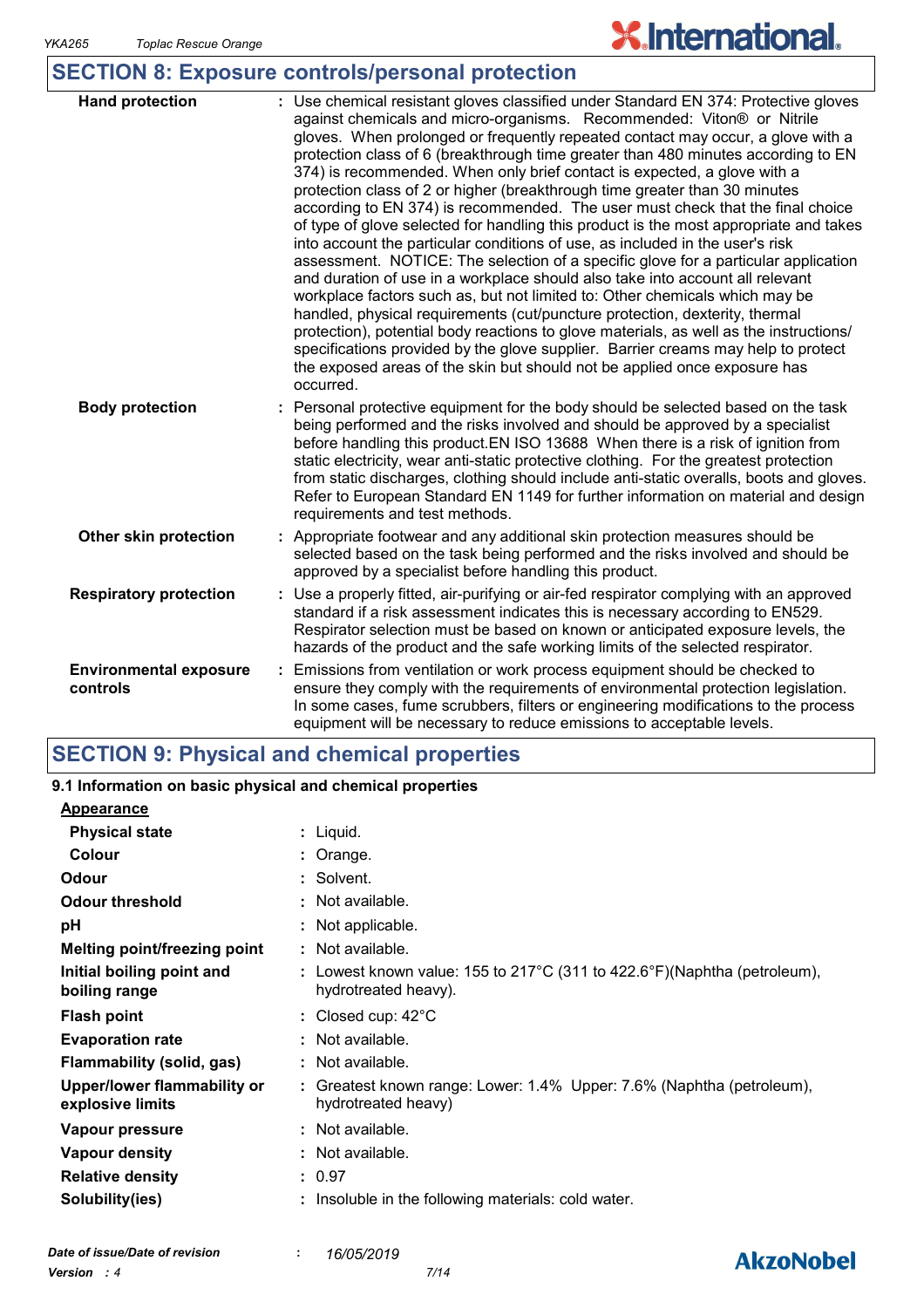### **SECTION 9: Physical and chemical properties**

| <b>Partition coefficient: n-octanol/: Not available.</b><br>water |                                                             |
|-------------------------------------------------------------------|-------------------------------------------------------------|
| <b>Auto-ignition temperature</b>                                  | $\therefore$ Not available.                                 |
| Decomposition temperature                                         | $\therefore$ Not available.                                 |
| <b>Viscosity</b>                                                  | : Kinematic (room temperature): $310 \text{ mm}^2/\text{s}$ |
| <b>Explosive properties</b>                                       | : Not available.                                            |
| <b>Oxidising properties</b>                                       | : Not available.                                            |

#### **9.2 Other information**

No additional information.

| <b>SECTION 10: Stability and reactivity</b> |  |  |  |  |  |
|---------------------------------------------|--|--|--|--|--|
|---------------------------------------------|--|--|--|--|--|

| 10.1 Reactivity                                 | : No specific test data related to reactivity available for this product or its ingredients.                                                                                 |
|-------------------------------------------------|------------------------------------------------------------------------------------------------------------------------------------------------------------------------------|
| <b>10.2 Chemical stability</b>                  | : The product is stable.                                                                                                                                                     |
| 10.3 Possibility of<br>hazardous reactions      | : Under normal conditions of storage and use, hazardous reactions will not occur.                                                                                            |
| 10.4 Conditions to avoid                        | : Avoid all possible sources of ignition (spark or flame). Do not pressurise, cut, weld,<br>braze, solder, drill, grind or expose containers to heat or sources of ignition. |
| 10.5 Incompatible materials                     | : Reactive or incompatible with the following materials:<br>oxidizing materials                                                                                              |
| <b>10.6 Hazardous</b><br>decomposition products | : Under normal conditions of storage and use, hazardous decomposition products<br>should not be produced.                                                                    |

### **SECTION 11: Toxicological information**

#### **11.1 Information on toxicological effects**

#### **Acute toxicity**

| Product/ingredient name                    | <b>Result</b>    | <b>Species</b> | <b>Dose</b> | <b>Exposure</b> |
|--------------------------------------------|------------------|----------------|-------------|-----------------|
| Naphtha (petroleum),<br>hydrotreated heavy | ILD50 Oral       | Rat            | 6000 mg/kg  |                 |
| 12-butanone oxime                          | ILD50 Dermal     | Rat            | 1001 mg/kg  |                 |
| <b>Conclusion/Summary</b>                  | : Not available. |                |             |                 |

**Irritation/Corrosion**

| irritation/Corrosion |  |  |  |  |  |  |  |  |
|----------------------|--|--|--|--|--|--|--|--|
|                      |  |  |  |  |  |  |  |  |

| Product/ingredient name      | <b>Result</b>          | <b>Species</b> | <b>Score</b>             | <b>Exposure</b>    | <b>Observation</b> |
|------------------------------|------------------------|----------------|--------------------------|--------------------|--------------------|
| 2-butanone oxime             | Eyes - Severe irritant | Rabbit         | $\overline{\phantom{a}}$ | 100<br>microliters |                    |
| <b>Conclusion/Summary</b>    | : Not available.       |                |                          |                    |                    |
| <b>Sensitisation</b>         |                        |                |                          |                    |                    |
| <b>Conclusion/Summary</b>    | $:$ Not available.     |                |                          |                    |                    |
| <b>Mutagenicity</b>          |                        |                |                          |                    |                    |
| <b>Conclusion/Summary</b>    | : Not available.       |                |                          |                    |                    |
| Carcinogenicity              |                        |                |                          |                    |                    |
| <b>Conclusion/Summary</b>    | : Not available.       |                |                          |                    |                    |
| <b>Reproductive toxicity</b> |                        |                |                          |                    |                    |
| <b>Conclusion/Summary</b>    | : Not available.       |                |                          |                    |                    |
| Teratogenicity               |                        |                |                          |                    |                    |
|                              |                        |                |                          |                    |                    |

### **AkzoNobel**

**X.International.**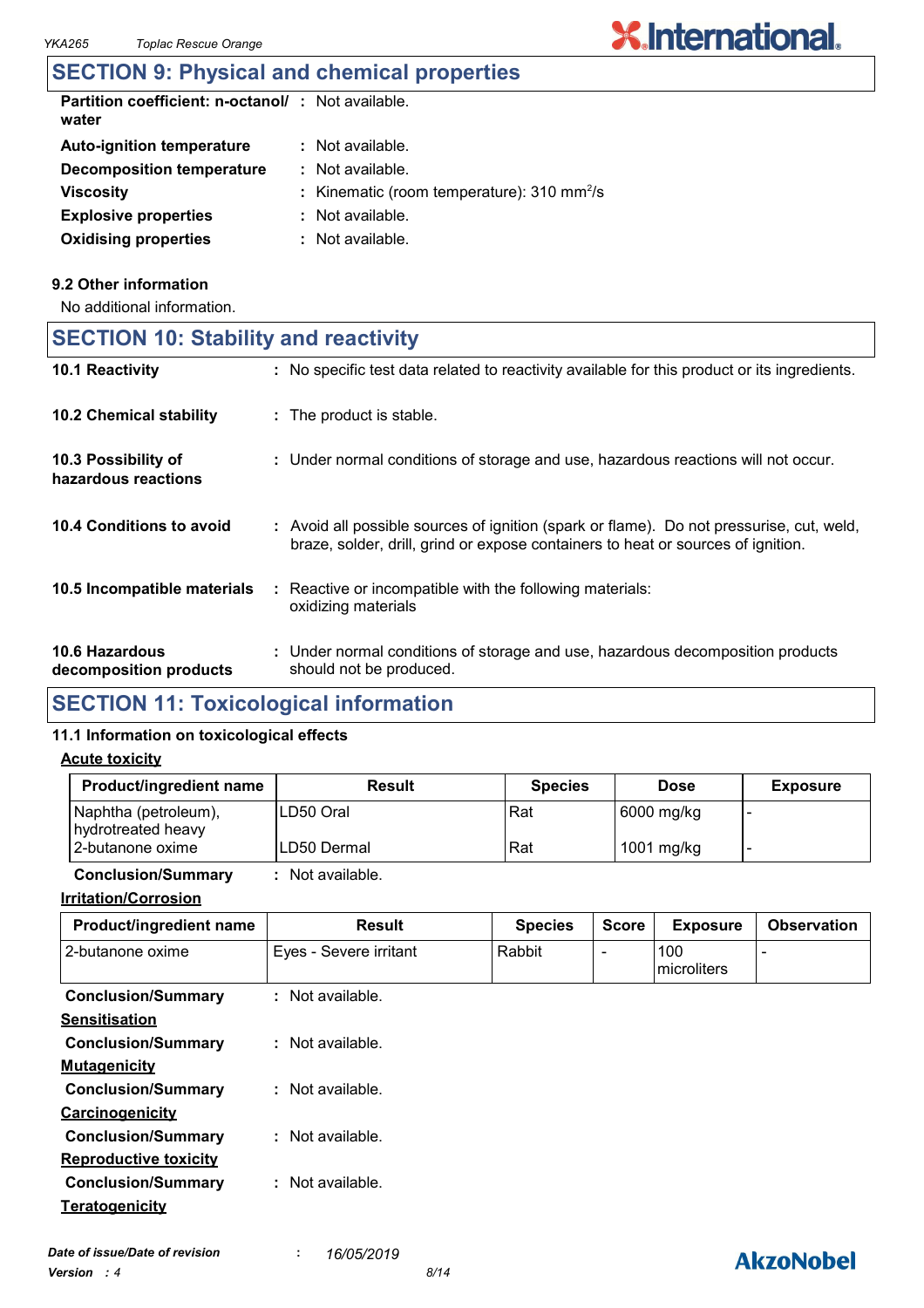### **SECTION 11: Toxicological information**

**Conclusion/Summary :** Not available.

**Specific target organ toxicity (single exposure)**

| Product/ingredient name                            | Category   | <b>Route of</b><br>exposure | <b>Target organs</b> |
|----------------------------------------------------|------------|-----------------------------|----------------------|
| Hydrocarbons, C9-C12                               | Category 3 | Not applicable.             | Narcotic effects     |
| Specific target organ toxicity (repeated exposure) |            |                             |                      |
| Product/ingredient name                            | Category   | <b>Route of</b><br>exposure | <b>Target organs</b> |

|                      |             | exposure   |                                   |
|----------------------|-------------|------------|-----------------------------------|
| Hydrocarbons, C9-C12 | ⊪Category 1 | Inhalation | l central nervous<br>system (CNS) |

#### **Aspiration hazard**

| <b>Product/ingredient name</b>          | Result                                |  |
|-----------------------------------------|---------------------------------------|--|
| Naphtha (petroleum), hydrotreated heavy | <b>ASPIRATION HAZARD - Category 1</b> |  |
| Hydrocarbons, C9-C12                    | <b>ASPIRATION HAZARD - Category 1</b> |  |

#### **Information on likely routes : Not available.**

**of exposure**

### **Potential acute health effects**

| Eye contact         | : No known significant effects or critical hazards.                                                                   |
|---------------------|-----------------------------------------------------------------------------------------------------------------------|
| <b>Inhalation</b>   | : Exposure to decomposition products may cause a health hazard. Serious effects<br>may be delayed following exposure. |
| <b>Skin contact</b> | : Defatting to the skin. May cause skin dryness and irritation.                                                       |
| Ingestion           | : No known significant effects or critical hazards.                                                                   |

#### **Symptoms related to the physical, chemical and toxicological characteristics**

| Eye contact         | : No specific data.                                                                                                                        |
|---------------------|--------------------------------------------------------------------------------------------------------------------------------------------|
| <b>Inhalation</b>   | : Adverse symptoms may include the following:<br>headache<br>drowsiness/fatigue<br>dizziness/vertigo<br>muscle weakness<br>unconsciousness |
| <b>Skin contact</b> | : Adverse symptoms may include the following:<br>irritation<br>dryness<br>cracking                                                         |
| Ingestion           | : No specific data.                                                                                                                        |

#### **Delayed and immediate effects as well as chronic effects from short and long-term exposure**

|                                  | Not available.                                    |
|----------------------------------|---------------------------------------------------|
|                                  | : Not available.                                  |
|                                  |                                                   |
|                                  | : Not available.                                  |
|                                  | <b>Potential delayed effects : Not available.</b> |
| Potential chronic health effects |                                                   |
|                                  |                                                   |
|                                  | : Not available.                                  |
|                                  |                                                   |

### **AkzoNobel**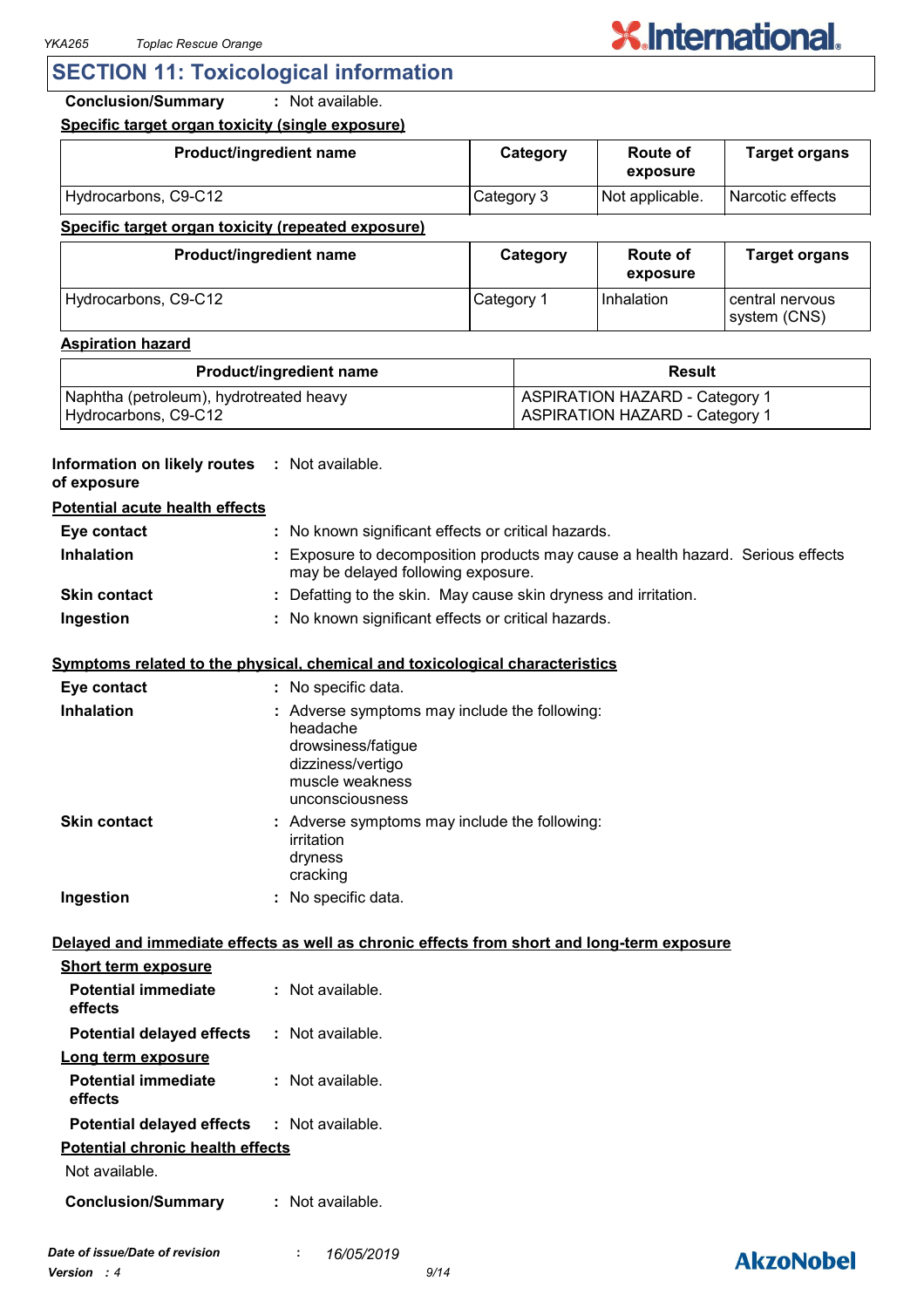### **SECTION 11: Toxicological information**

| General                      | May cause damage to organs through prolonged or repeated exposure. Prolonged<br>÷<br>or repeated contact can defat the skin and lead to irritation, cracking and/or<br>dermatitis. |
|------------------------------|------------------------------------------------------------------------------------------------------------------------------------------------------------------------------------|
| Carcinogenicity              | : No known significant effects or critical hazards.                                                                                                                                |
| <b>Mutagenicity</b>          | : No known significant effects or critical hazards.                                                                                                                                |
| <b>Teratogenicity</b>        | : No known significant effects or critical hazards.                                                                                                                                |
| <b>Developmental effects</b> | : No known significant effects or critical hazards.                                                                                                                                |
| <b>Fertility effects</b>     | : No known significant effects or critical hazards.                                                                                                                                |
|                              |                                                                                                                                                                                    |

**X.International.** 

#### **Other information :** Not available.

### **SECTION 12: Ecological information**

#### **12.1 Toxicity**

| <b>Product/ingredient name</b> | Result                                          | <b>Species</b>                    | <b>Exposure</b> |
|--------------------------------|-------------------------------------------------|-----------------------------------|-----------------|
| 2-butanone oxime               | Acute LC50 843000 to 914000 µg/l<br>Fresh water | <b>Fish - Pimephales promelas</b> | 196 hours       |
| <b>Conclusion/Summary</b>      | : Not available.                                |                                   |                 |

#### **12.2 Persistence and degradability**

| <b>Conclusion/Summary</b> | Not available. |  |
|---------------------------|----------------|--|
|---------------------------|----------------|--|

| <b>Product/ingredient name</b> | <b>Aquatic half-life</b> | <b>Photolysis</b> | Biodegradability |
|--------------------------------|--------------------------|-------------------|------------------|
| Hydrocarbons, C9-C12           |                          |                   | l Not readilv    |

#### **12.3 Bioaccumulative potential**

| <b>Product/ingredient name</b>             | ⊺LoqP <sub>ow</sub> | <b>BCF</b>                 | <b>Potential</b> |
|--------------------------------------------|---------------------|----------------------------|------------------|
| Naphtha (petroleum),<br>hydrotreated heavy |                     | 10 to 2500                 | high             |
| Hydrocarbons, C9-C12<br>12-butanone oxime  | 0.63                | 10 to 2500<br>15.011872336 | high<br>low      |

| 12.4 Mobility in soil                     |                  |
|-------------------------------------------|------------------|
| Soil/water partition<br>coefficient (Koc) | : Not available. |
| <b>Mobility</b>                           | : Not available. |

### **12.5 Results of PBT and vPvB assessment**

| <b>PBT</b>  | : Not applicable. |
|-------------|-------------------|
| <b>vPvB</b> | : Not applicable. |

**12.6 Other adverse effects** : No known significant effects or critical hazards.

### **SECTION 13: Disposal considerations**

The information in this section contains generic advice and guidance. The list of Identified Uses in Section 1 should be consulted for any available use-specific information provided in the Exposure Scenario(s).

#### **13.1 Waste treatment methods**

#### **Product**



### **AkzoNobel**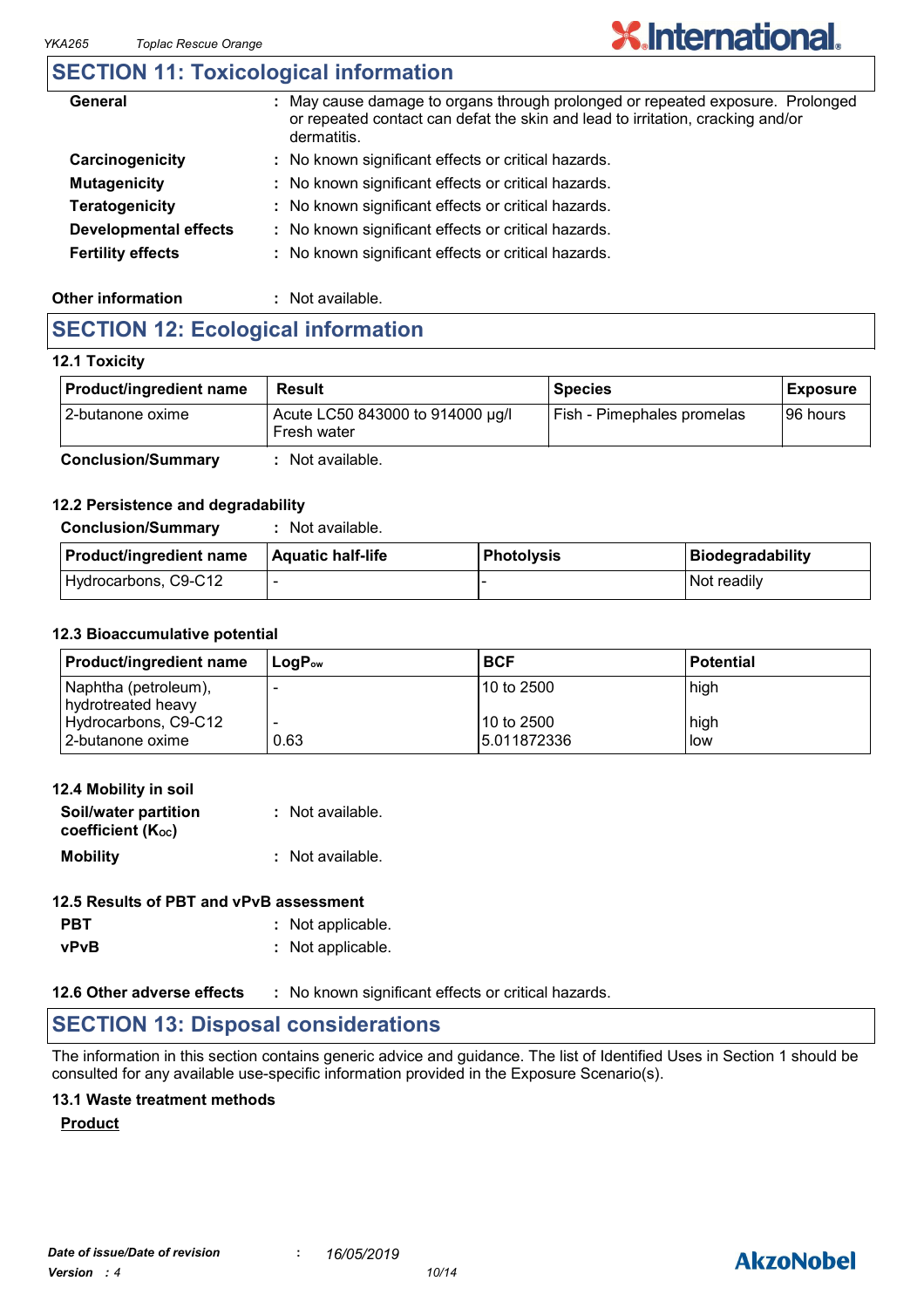|  | <b>SECTION 13: Disposal considerations</b> |
|--|--------------------------------------------|
|--|--------------------------------------------|

| <b>Methods of disposal</b>            | : The generation of waste should be avoided or minimised wherever possible.<br>Disposal of this product, solutions and any by-products should at all times comply<br>with the requirements of environmental protection and waste disposal legislation<br>and any regional local authority requirements.<br>Dispose of surplus and non-recyclable products via a licensed waste disposal<br>contractor. Waste should not be disposed of untreated to the sewer unless fully<br>compliant with the requirements of all authorities with jurisdiction.               |  |  |
|---------------------------------------|-------------------------------------------------------------------------------------------------------------------------------------------------------------------------------------------------------------------------------------------------------------------------------------------------------------------------------------------------------------------------------------------------------------------------------------------------------------------------------------------------------------------------------------------------------------------|--|--|
| <b>Hazardous waste</b>                | : The classification of the product may meet the criteria for a hazardous waste.                                                                                                                                                                                                                                                                                                                                                                                                                                                                                  |  |  |
| <b>European waste catalogue (EWC)</b> |                                                                                                                                                                                                                                                                                                                                                                                                                                                                                                                                                                   |  |  |
| Code number                           | <b>Waste designation</b>                                                                                                                                                                                                                                                                                                                                                                                                                                                                                                                                          |  |  |
| EWC 08 01 11*                         | waste paint and varnish containing organic solvents or other hazardous substances                                                                                                                                                                                                                                                                                                                                                                                                                                                                                 |  |  |
| <b>Packaging</b>                      |                                                                                                                                                                                                                                                                                                                                                                                                                                                                                                                                                                   |  |  |
| <b>Methods of disposal</b>            | Dispose of containers contaminated by the product in accordance with local or<br>national legal provisions. This material and its container must be disposed of as<br>hazardous waste. Dispose of via a licensed waste disposal contractor.                                                                                                                                                                                                                                                                                                                       |  |  |
| <b>Special precautions</b>            | This material and its container must be disposed of in a safe way. Care should be<br>÷.<br>taken when handling emptied containers that have not been cleaned or rinsed out.<br>Empty containers or liners may retain some product residues. Vapour from product<br>residues may create a highly flammable or explosive atmosphere inside the<br>container. Do not cut, weld or grind used containers unless they have been cleaned<br>thoroughly internally. Avoid dispersal of spilt material and runoff and contact with<br>soil, waterways, drains and sewers. |  |  |

### **SECTION 14: Transport information**

|                                         | <b>ADR/RID</b>                                                      | <b>IMDG</b>    | <b>IATA</b>                        |
|-----------------------------------------|---------------------------------------------------------------------|----------------|------------------------------------|
| 14.1 UN number                          | <b>UN1263</b>                                                       | <b>UN1263</b>  | <b>UN1263</b>                      |
| 14.2 UN proper<br>shipping name         | <b>PAINT</b>                                                        | <b>PAINT</b>   | <b>PAINT</b>                       |
| 14.3 Transport<br>hazard class(es)      | $\mathbf{3}$                                                        | 3              | $\mathbf{3}$                       |
| 14.4 Packing<br>group                   | $\mathbf{III}$                                                      | $\mathbf{III}$ | $\ensuremath{\mathsf{III}}\xspace$ |
| 14.5<br><b>Environmental</b><br>hazards | No.                                                                 | No.            | No.                                |
| <b>Additional</b><br>information        | <b>Special provisions</b><br>640 (E)<br><b>Tunnel code</b><br>(D/E) |                |                                    |

**IMDG Code Segregation group :** Not applicable.

**user**

**14.6 Special precautions for : Transport within user's premises:** always transport in closed containers that are upright and secure. Ensure that persons transporting the product know what to do in the event of an accident or spillage.

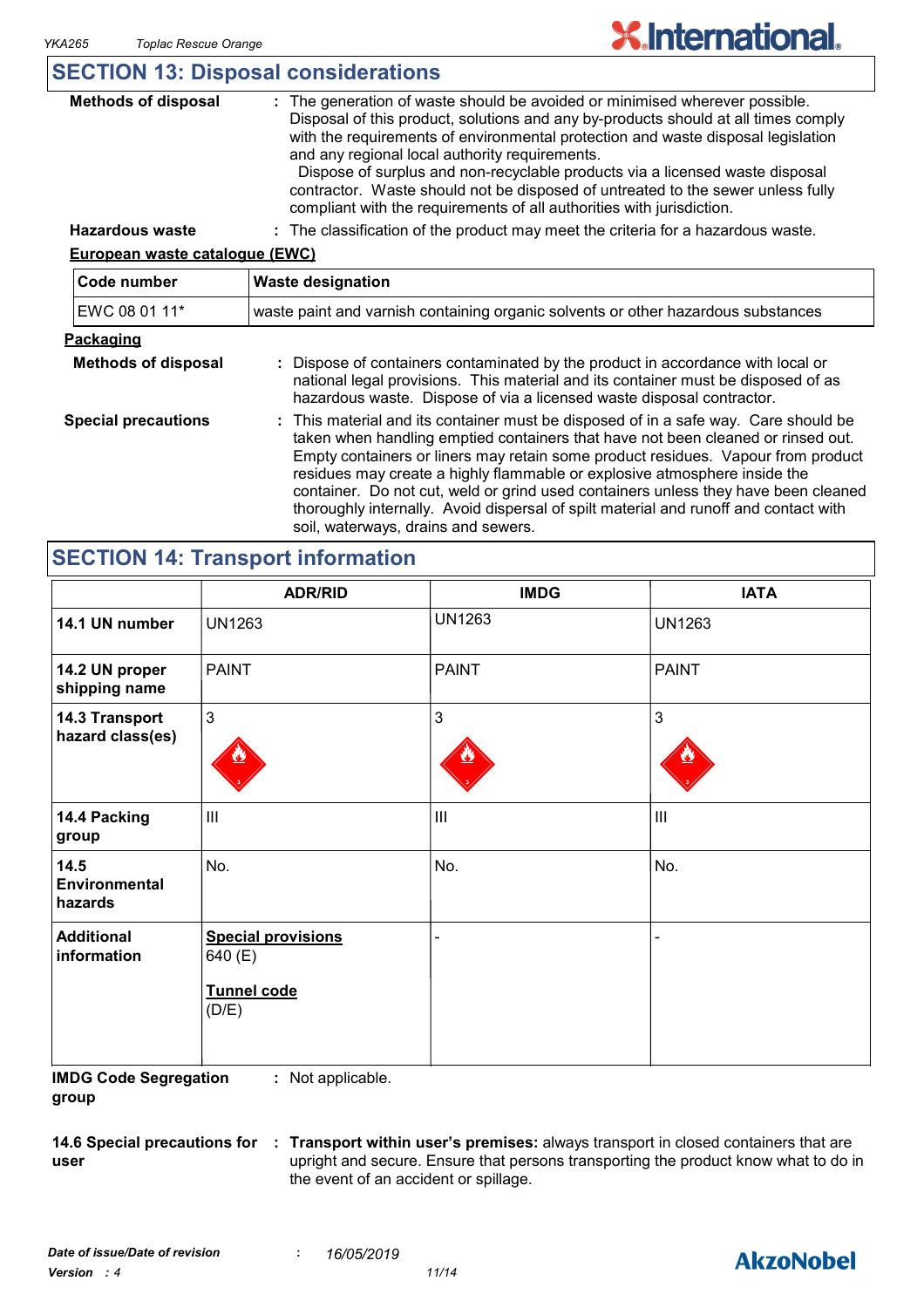### **SECTION 14: Transport information**

**14.7 Transport in bulk according to Annex II of Marpol and the IBC Code :** Not available.

### **SECTION 15: Regulatory information**

#### **15.1 Safety, health and environmental regulations/legislation specific for the substance or mixture**

#### **EU Regulation (EC) No. 1907/2006 (REACH)**

#### **Annex XIV - List of substances subject to authorisation**

#### **Annex XIV**

**Substances of very high concern**

None of the components are listed.

**Annex XVII - Restrictions : Not applicable.** 

**on the manufacture, placing on the market and use of certain dangerous substances, mixtures and articles**

#### **Other EU regulations**

**Europe inventory :** Not determined.

**Special packaging requirements**

**Containers to be fitted with child-resistant fastenings** Not applicable. **:**

**Tactile warning of danger : Yes, applicable.** 

| <b>Product/ingredient name</b> | <b>Carcinogenic</b><br>effects | Mutagenic effects | Developmental<br><b>effects</b> | <b>Fertility effects</b> |
|--------------------------------|--------------------------------|-------------------|---------------------------------|--------------------------|
| 12-butanone oxime              | Carc. 2, H351                  |                   | -                               |                          |

#### **Ozone depleting substances (1005/2009/EU)**

Not listed.

#### **Prior Informed Consent (PIC) (649/2012/EU)**

Not listed.

#### **National regulations**

- **References :** Conforms to Regulation (EC) No. 1907/2006 (REACH), Annex II and Regulation (EC) No. 1272/2008 (CLP)
- **15.2 Chemical safety :** No Chemical Safety Assessment has been carried out.

**assessment**

### **SECTION 16: Other information**

 $\nabla$  Indicates information that has changed from previously issued version.

| <b>Abbreviations and</b><br>acronyms | $:$ ATE = Acute Toxicity Estimate<br>CLP = Classification, Labelling and Packaging Regulation [Regulation (EC) No. |
|--------------------------------------|--------------------------------------------------------------------------------------------------------------------|
|                                      | 1272/2008]<br>DMEL = Derived Minimal Effect Level                                                                  |
|                                      | DNEL = Derived No Effect Level                                                                                     |
|                                      | EUH statement = CLP-specific Hazard statement                                                                      |
|                                      | PBT = Persistent, Bioaccumulative and Toxic                                                                        |
|                                      | PNEC = Predicted No Effect Concentration                                                                           |
|                                      | <b>RRN = REACH Registration Number</b>                                                                             |
|                                      | vPvB = Very Persistent and Very Bioaccumulative                                                                    |

#### **Procedure used to derive the classification according to Regulation (EC) No. 1272/2008 [CLP/GHS]**



**X**.International.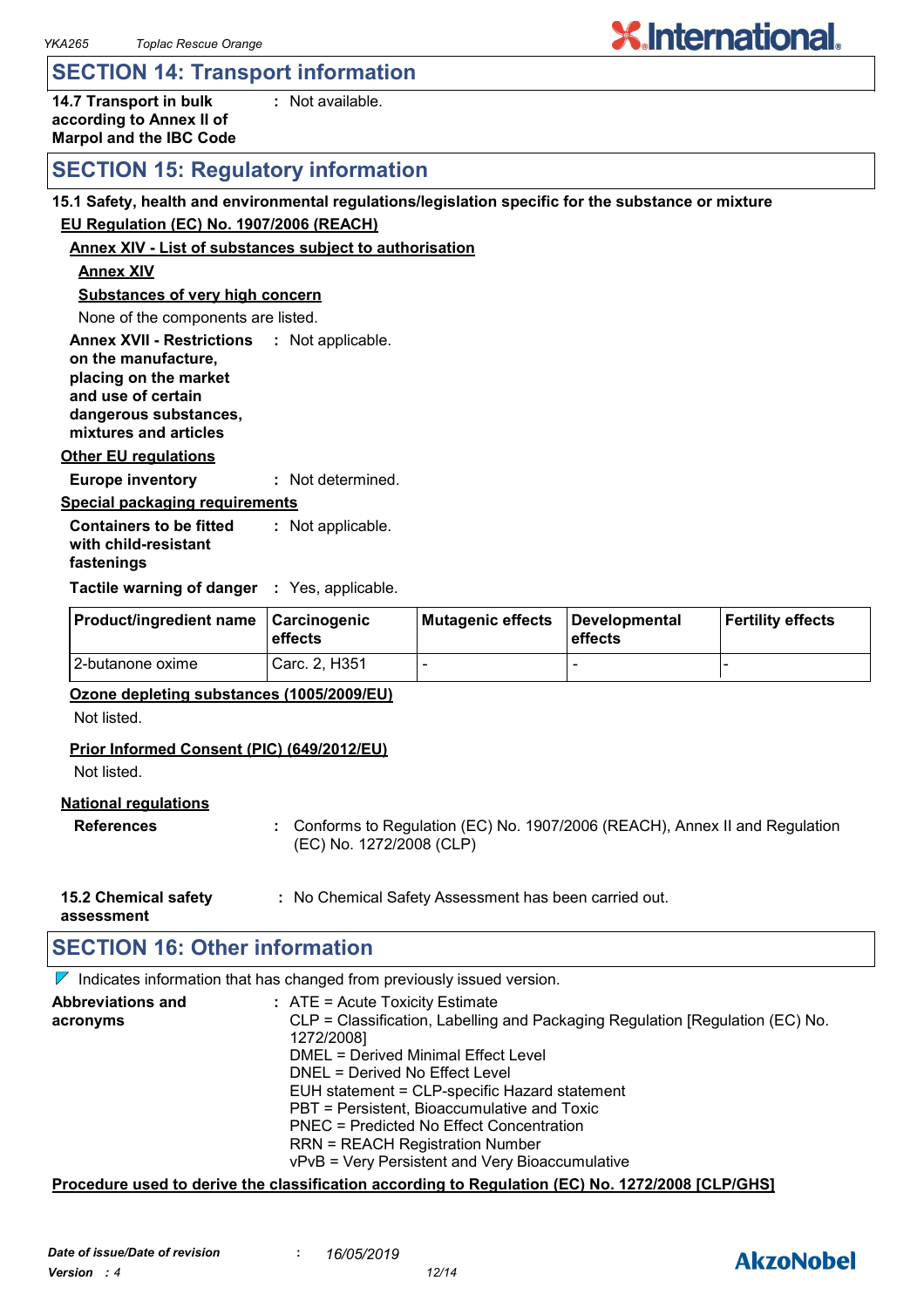### **SECTION 16: Other information**

# **X.International.**

| <b>Classification</b>                                                   |                                                                                                                                                                                                                                                                                                                   | <b>Justification</b>                                                                                                                                                                                                                                                                                                                                                                                                                                                                                                                                                                                                                                                           |  |
|-------------------------------------------------------------------------|-------------------------------------------------------------------------------------------------------------------------------------------------------------------------------------------------------------------------------------------------------------------------------------------------------------------|--------------------------------------------------------------------------------------------------------------------------------------------------------------------------------------------------------------------------------------------------------------------------------------------------------------------------------------------------------------------------------------------------------------------------------------------------------------------------------------------------------------------------------------------------------------------------------------------------------------------------------------------------------------------------------|--|
| Flam. Liq. 3, H226<br><b>STOT RE 2, H373</b><br>Aquatic Chronic 3, H412 |                                                                                                                                                                                                                                                                                                                   | On basis of test data<br>Calculation method<br>Calculation method                                                                                                                                                                                                                                                                                                                                                                                                                                                                                                                                                                                                              |  |
| <b>Full text of abbreviated H</b><br>statements                         | H226<br>H304<br>H312<br>H317<br>H318<br>H336<br>H351<br>H372 (central nervous<br>system (CNS))<br>(inhalation)<br>H373<br>H411<br>H412                                                                                                                                                                            | Flammable liquid and vapour.<br>May be fatal if swallowed and enters airways.<br>Harmful in contact with skin.<br>May cause an allergic skin reaction.<br>Causes serious eye damage.<br>May cause drowsiness or dizziness.<br>Suspected of causing cancer.<br>Causes damage to organs through prolonged or<br>repeated exposure if inhaled. (central nervous system<br>(CNS)<br>May cause damage to organs through prolonged or<br>repeated exposure.<br>Toxic to aquatic life with long lasting effects.<br>Harmful to aquatic life with long lasting effects.                                                                                                                |  |
| <b>Full text of classifications</b><br>[CLP/GHS]                        | Acute Tox. 4, H312<br>Aquatic Chronic 2, H411<br>Aquatic Chronic 3, H412<br>Asp. Tox. 1, H304<br>Carc. 2, H351<br><b>EUH066</b><br>Eye Dam. 1, H318<br>Flam. Liq. 3, H226<br>Skin Sens. 1, H317<br>STOT RE 1, H372<br>(central nervous system<br>(CNS)) (inhalation)<br>STOT RE 2, H373<br><b>STOT SE 3, H336</b> | <b>ACUTE TOXICITY (dermal) - Category 4</b><br>LONG-TERM AQUATIC HAZARD - Category 2<br>LONG-TERM AQUATIC HAZARD - Category 3<br><b>ASPIRATION HAZARD - Category 1</b><br><b>CARCINOGENICITY - Category 2</b><br>Repeated exposure may cause skin dryness or cracking.<br>SERIOUS EYE DAMAGE/ EYE IRRITATION - Category<br>FLAMMABLE LIQUIDS - Category 3<br>SKIN SENSITIZATION - Category 1<br>SPECIFIC TARGET ORGAN TOXICITY (REPEATED<br>EXPOSURE) (central nervous system (CNS)) (inhalation)<br>- Category 1<br>SPECIFIC TARGET ORGAN TOXICITY (REPEATED<br>EXPOSURE) - Category 2<br>SPECIFIC TARGET ORGAN TOXICITY (SINGLE<br>EXPOSURE) (Narcotic effects) - Category 3 |  |
| Date of printing                                                        | 16/05/2019                                                                                                                                                                                                                                                                                                        |                                                                                                                                                                                                                                                                                                                                                                                                                                                                                                                                                                                                                                                                                |  |
| Date of issue/ Date of<br>revision                                      | 16/05/2019                                                                                                                                                                                                                                                                                                        |                                                                                                                                                                                                                                                                                                                                                                                                                                                                                                                                                                                                                                                                                |  |
| Date of previous issue                                                  | : 07/04/2017                                                                                                                                                                                                                                                                                                      |                                                                                                                                                                                                                                                                                                                                                                                                                                                                                                                                                                                                                                                                                |  |
| Version                                                                 | : 4                                                                                                                                                                                                                                                                                                               |                                                                                                                                                                                                                                                                                                                                                                                                                                                                                                                                                                                                                                                                                |  |

#### **Notice to reader**

**IMPORTANT NOTE: the information contained in this data sheet (as may be amended from time to time) is not intended to be exhaustive and is presented in good faith and believed to be correct as of the date on which it is prepared. It is the userˈs responsibility to verify that this data sheet is current prior to using the product to which it relates.**

**Persons using the information must make their own determinations as to the suitability of the relevant product for their purposes prior to use. Where those purposes are other than as specifically recommended in this safety data sheet, then the user uses the product at their own risk.**

**MANUFACTURER'S DISCLAIMER: the conditions, methods and factors affecting the handling, storage, application, use and disposal of the product are not under the control and knowledge of the manufacturer. Therefore the manufacturer does not assume responsibility for any adverse events which may occur in the handling, storage, application, use, misuse or disposal of the product and, so far as permitted by applicable law, the manufacturer expressly disclaims liability for any and all loss, damages and/or expenses arising out of or in any way connected to the storage, handling, use or disposal of the product. Safe handling, storage, use and disposal are the responsibility of the users. Users must comply with all applicable health and safety laws.**